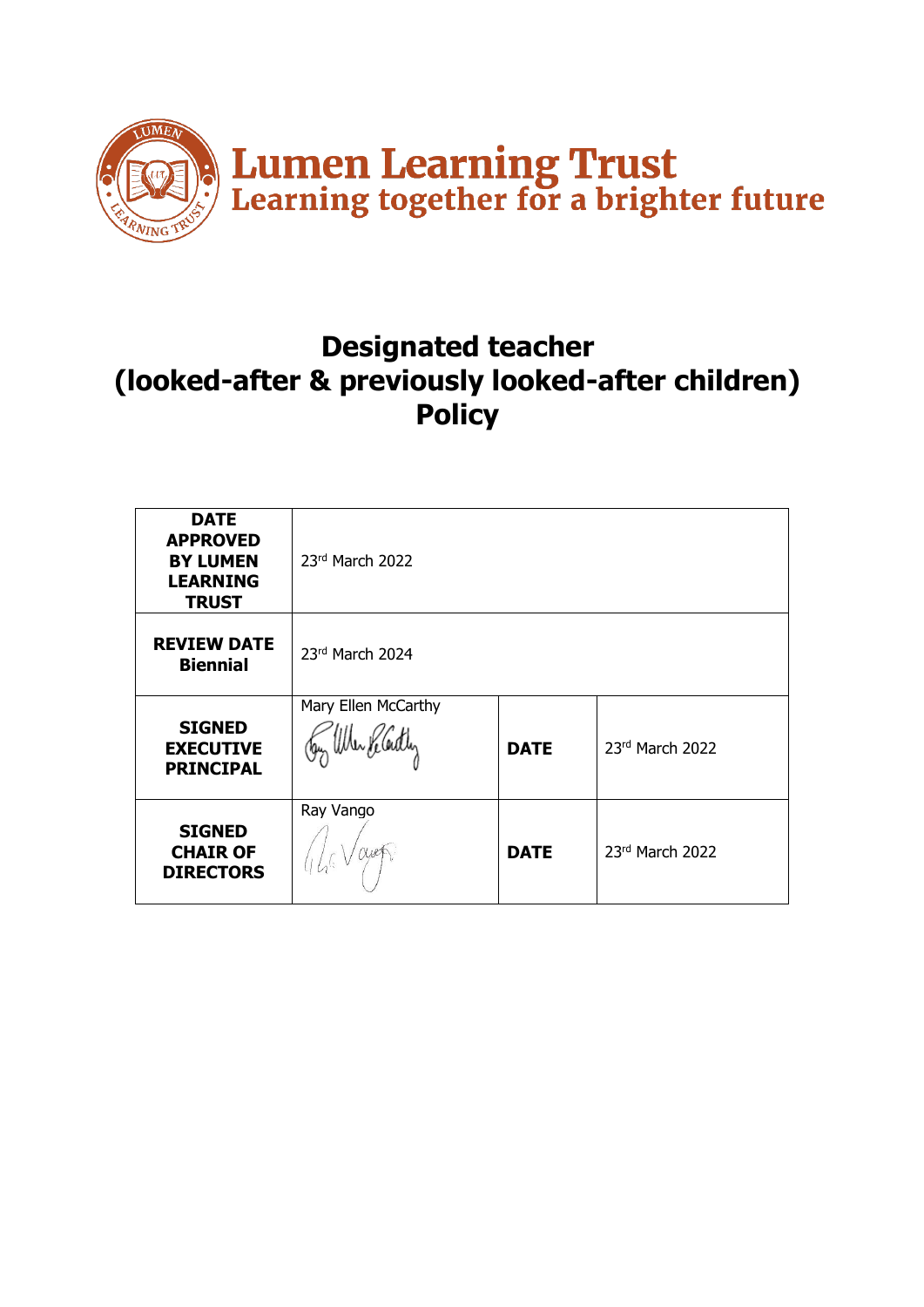# **Introduction**

The Lumen Learning Trust puts the children's needs at the heart of its provision. Our whole school community is committed to enabling the children to become successful lifelong learners and happy, fulfilled adults who can make positive choices about their future.

## **1. Aims**

Lumen Learning Trust aims to ensure that each school within the Trust:

- Has a suitable member of staff appointed as the designated teacher for looked-after and previously looked-after children;
- Has a designated teacher who promotes the educational achievement of looked-after and previously looked-after children, and supports other staff members to do this too;
- Has staff, parents, carers and guardians who are aware of the identity of the designated teacher, how to contact them and what they are responsible for.

#### **2. Legislation and statutory guidance**

This policy is based on the Department for Education's [statutory guidance on the designated teacher for looked](https://www.gov.uk/government/publications/designated-teacher-for-looked-after-children)[after and previously looked-after children.](https://www.gov.uk/government/publications/designated-teacher-for-looked-after-children)

It also takes into account [section 2E](http://www.legislation.gov.uk/ukpga/2010/32/section/2E) of the Academies Act 2010.

## **3. Definitions**

Looked-after children are registered pupils that are:

- In the care of a local authority, or
- Provided with accommodation by a local authority in the exercise of its social services functions, for a continuous period of more than 24 hours.

Previously looked-after children are registered pupils that fall into either of these categories:

- They were looked after by a local authority but ceased to be as a result of any of the following:
	- o A child arrangement order, which includes arrangements relating to who the child lives with and when they are to live with them;
	- o A special guardianship order;
	- o An adoption order.
- They appear to the governing board to have:
	- $\circ$  Been in state care in a place outside of England and Wales because they would not have otherwise been cared for adequately, and
	- o Ceased to be in that state care as a result of being adopted.

Personal education plan (PEP) is part of a looked-after child's care plan that is developed with the school. It forms a record of what needs to happen and who will make it happen to ensure the child reaches their full potential.

Virtual school head (VSH) is a local authority officer responsible for promoting the educational achievement of their authority's looked-after children, working across schools to monitor and support these pupils as if they were in a single school. The VSH is also responsible for providing information and advice to schools, parents and guardians in respect of previously looked-after children.

#### **4. Identity of our designated teacher**

Each school in the Lumen Learning Trust has a designated teacher. The designated teacher name and contact details can be obtained by contacting the relevant school office.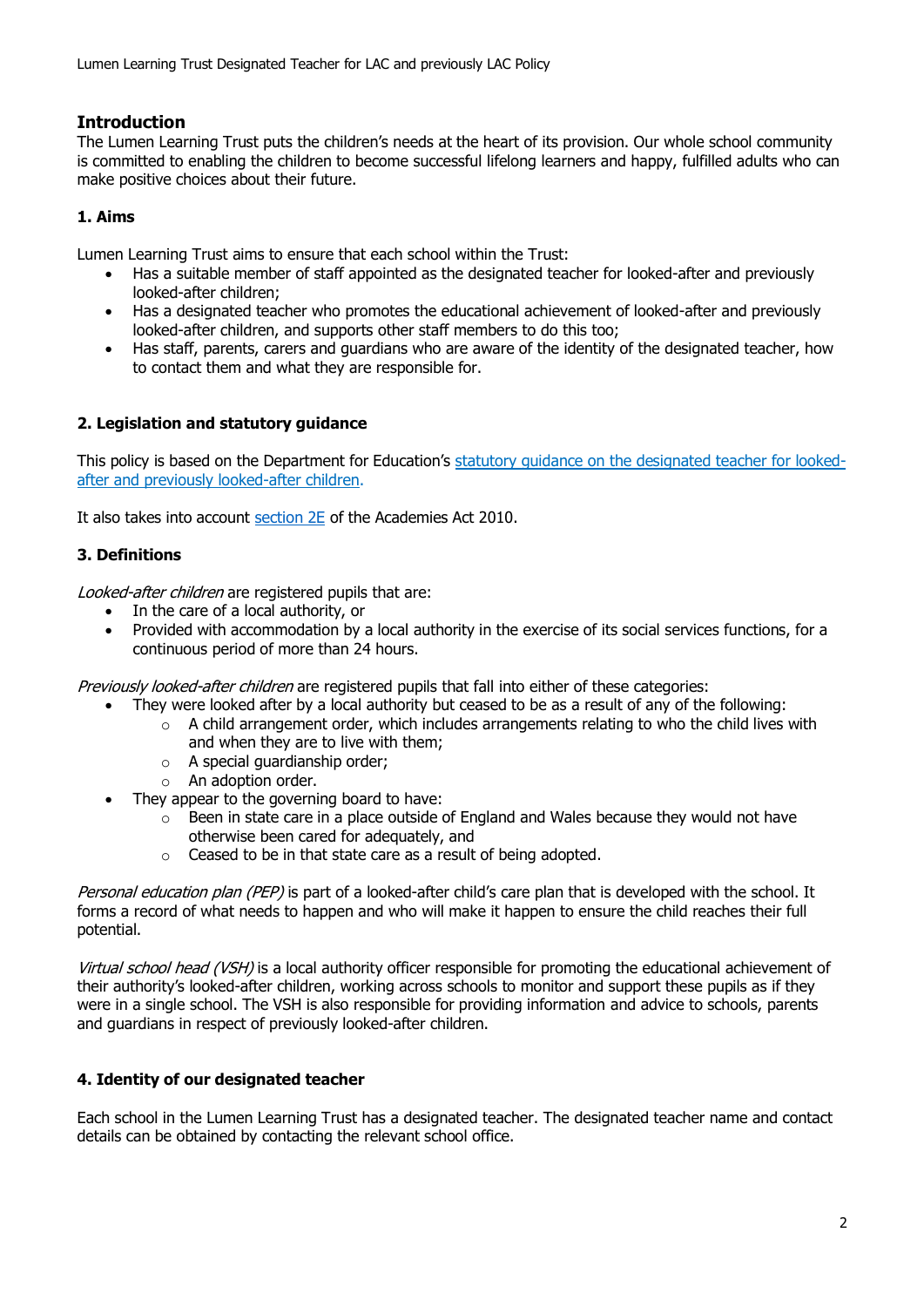Our designated teacher takes lead responsibility for promoting the educational achievement of looked-after and previously looked-after children at our school. They are your initial point of contact for any of the matters set out in the section below.

As well as our designated teacher each school has in place a pastoral team comprising of Home School Link Worker (HSLW) and Emotional Literacy Support Assistant (ELSA) who support the emotional needs of looked after and previously looked after children to build their and strengthen their capacity to learn and thrive.

The Lumen Learning Trust Pastoral Co-ordinator supports each school pastoral team and works in conjunction with the designated teacher.

#### **5. Role of the designated teacher & pastoral team**

The following is based on the responsibilities listed in the [DfE's statutory guidance](https://www.gov.uk/government/publications/designated-teacher-for-looked-after-children). Although the designated teacher must always have lead responsibility, school pastoral teams have delegated responsibilities to ensure 360 degree support is in place for each child.

#### 5.1 Leadership responsibilities

The designated teacher will:

- Act as a central point of initial contact within the school for any matters involving looked-after and previously looked-after children;
- Promote the educational achievement of every looked-after and previously looked-after child on roll by:
	- o Working with VSHs
	- $\circ$  Promoting a whole school culture where the needs of these pupils matter and are prioritised
- Take lead responsibility for ensuring school staff understand:
	- $\circ$  The things which can affect how looked-after and previously looked-after children learn and achieve
	- $\circ$  How the whole school supports the educational achievement of these pupils
- Contribute to the development and review of whole school policies to ensure they consider the needs of looked-after and previously looked-after children;
- Promote a culture in which looked-after and previously looked-after children are encouraged and supported to engage with their education and other school activities;
- Act as a source of advice for teachers about working with looked-after and previously looked-after children;
- Work directly with looked-after and previously looked-after children and their carers, parents and guardians to promote good home-school links, support progress and encourage high aspirations;
- Have lead responsibility for the development and implementation of looked-after children's PEPs;
- Work closely with the school's designated safeguarding lead to ensure that any safeguarding concerns regarding looked-after and previously looked-after children are quickly and effectively responded to;
- Involve parents and guardians of previously looked-after children in decisions affecting their child's education.

The Pastoral team will:

- Promote a culture in which looked-after and previously looked-after children are encouraged and supported to engage with their education and other school activities;
- Act as a source of advice for teachers about working with looked-after and previously looked-after children;
- Work directly with looked-after and previously looked-after children and their carers, parents and guardians to promote good home-school links, support progress and encourage high aspirations;
- Work closely with the school's designated safeguarding lead to ensure that any safeguarding concerns regarding looked-after and previously looked-after children are quickly and effectively responded to.

5.2 Supporting looked-after children

The designated teacher will: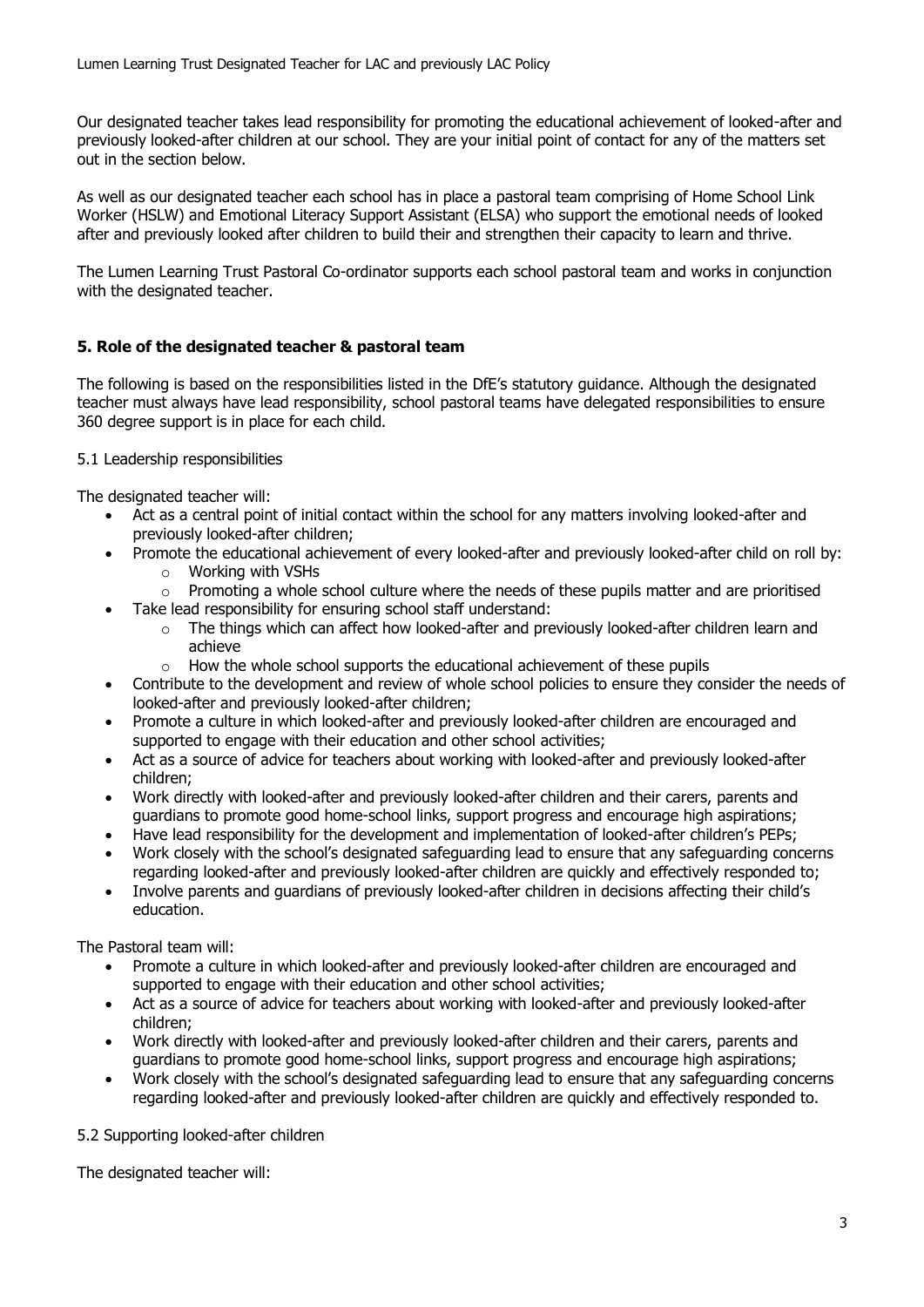- Make sure looked-after children's PEPs meet their needs by working closely with other teachers to assess each child's specific educational needs;
- Have overall responsibility for leading the process of target-setting in PEPs;
- Monitor and track how looked-after children's attainment progresses under their PEPs;
- If a child is not on track to meet their targets, be instrumental in agreeing the best way forward with them, their carers, parents and Inclusion Manager, in order to make progress, and ensure that this is reflected in their PEP;
- Ensure the identified actions of PEPs are put in place;
- During the development and review of PEPs, help the school and relevant local authority decide what arrangements work best for pupils;
- Ensure that:
	- $\circ$  A looked-after child's PEP is reviewed before the statutory review of their care plan this includes making sure the PEP is up to date and contains any new information since the last PEP review, including whether agreed provision is being delivered;
	- o PEPs are clear about what has or has not been taken forward, noting what resources may be required to further support the child and from where these may be sourced;
	- $\circ$  The updated PEP is passed to the child's social worker and VSH ahead of the statutory review of their care plan.
- Transfer a looked-after child's PEP to their next school or college, making sure it is up to date and that the local authority responsible for looking after them has the most recent version.

The Pastoral team will:

• If a child is not on track to meet their targets, be instrumental in agreeing the best way forward with their carers and parents, in order to make progress, and ensure that this is reflected in their PEP.

5.3 Supporting both looked-after children and previously looked-after children

The designated teacher will:

- Ensure the specific needs of looked-after and previously looked-after children are understood by staff and reflected in how the school uses pupil premium funding;
- Work with VSHs to agree how pupil premium funding for looked-after children can most effectively be used to improve their attainment;
- Help raise the awareness of parents and guardians of previously looked-after children about pupil premium funding and other support for these children;
- Play a key part in decisions on how pupil premium funding is used to support previously looked-after children;
- Encourage parents' and guardians' involvement in deciding how pupil premium funding is used to support their child, and be the main contact for queries about its use;
- Ensure teachers have awareness and understanding of the specific needs of looked-after and previously looked-after children in areas like attendance, homework, behaviour and future career planning;
- Be aware of the special educational needs (SEN) of looked-after and previously looked-after children, and make sure teachers also have awareness and understanding of this;
- Make sure PEPs work in harmony with any education, health and care (EHC) plans that a looked-after child may have;
- Ensure that, with the help of VSHs, they have the skills to identify signs of potential SEN issues in looked-after and previously looked-after children, and know how to access further assessment and support where necessary;
- Ensure that they and other staff can identify signs of potential mental health issues in looked-after and previously looked-after children and understand where the school can draw on specialist services;
- Put in place mechanisms for understanding the emotional and behavioural needs of previously lookedafter children.

The Pastoral team:

- Ensure the [SEND code of practice,](https://www.gov.uk/government/publications/send-code-of-practice-0-to-25) as it relates to looked-after children, is followed;
- Put in place robust arrangements using the child's voice to inform PEP decision making before a plan is set and implemented.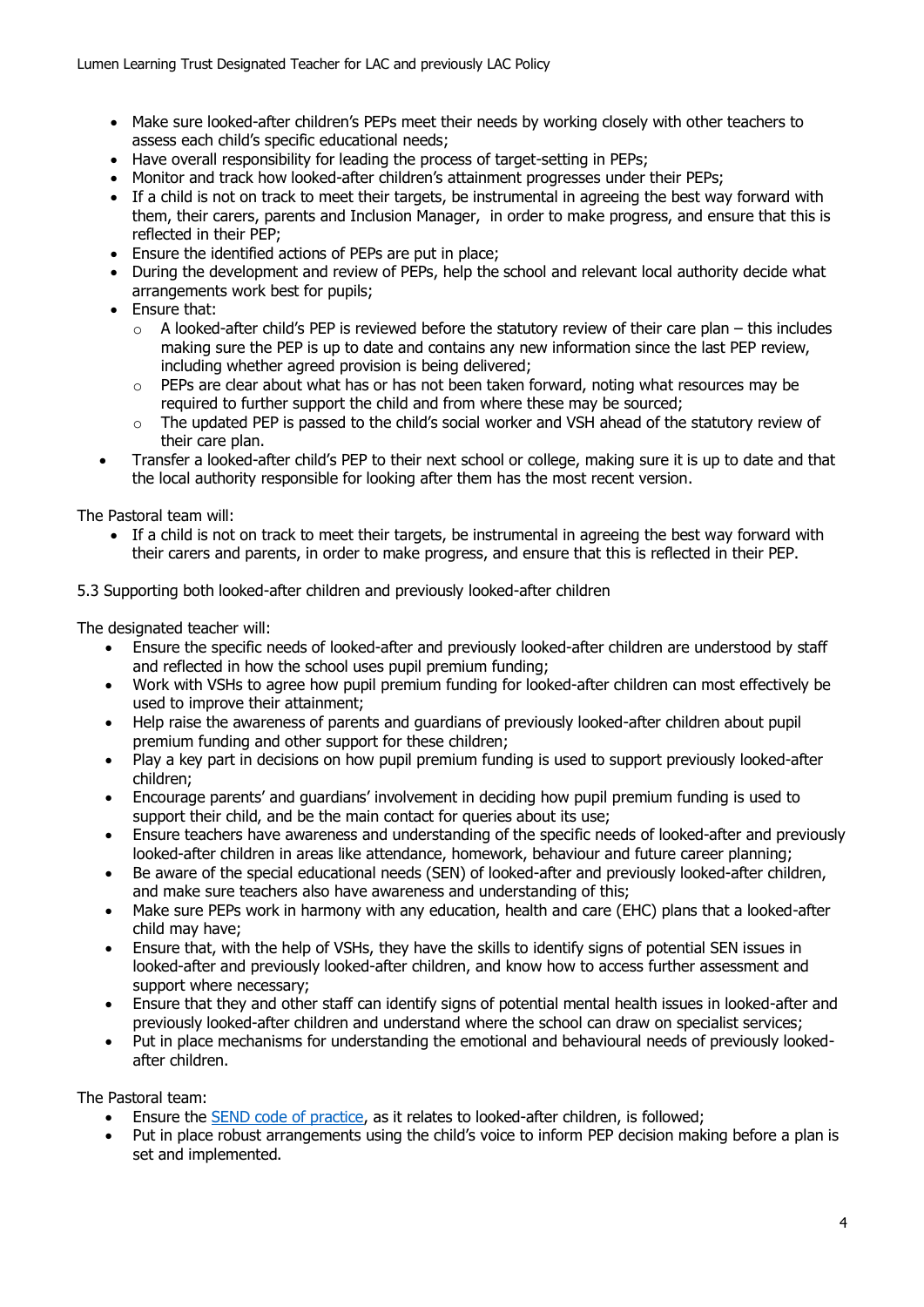- Help raise the awareness of parents and quardians of previously looked-after children about pupil premium funding and other support for these children;
- Ensure that they and other staff can identify signs of potential mental health issues in looked-after and previously looked-after children and understand where the school can draw on specialist services;
- Put in place mechanisms for understanding the emotional and behavioural needs of previously lookedafter children.

## 5.4 Relationships beyond the school

The designated teacher will:

- Proactively engage with social workers and other professionals to enable the school to respond effectively to the needs of looked-after and previously looked-after children;
- Discuss with social workers how the school should engage with birth parents, and ensure the school is clear about who has parental responsibility and what information can be shared with whom;
- Be open and accessible to parents and guardians of previously looked-after children and encourage them to be actively involved in their children's education;
- Proactively build relationships with local authority professionals, such as VSHs and SEN departments;
- Consider how the school works with others outside of the school to maximise the stability of education for looked-after children, such as:
	- $\circ$  Finding ways of making sure the latest information about educational progress is available to contribute to the statutory review of care plans;
	- $\circ$  Ensuring mechanisms are in place to inform VSHs when looked-after children are absent without authorisation and work with the responsible authority to take appropriate safeguarding action;
	- $\circ$  Talking to the child's social worker and/or other relevant parties in the local authority regarding any decisions about changes in care placements which will disrupt the child's education, providing advice about the likely impact and what the local authority should do to minimise disruption;
	- $\circ$  Making sure that, if a looked-after child moves school, their new designated teacher receives any information needed to help the transition process.
- Seek advice from VSHs about meeting the needs of previously looked-after children, but only with the agreement of their parents or guardians;
- Make sure that for each looked-after child:
	- $\circ$  There's an agreed process for how the school works in partnership with the child's carer and other professionals, such as their social worker, in order to review and develop educational progress;
	- $\circ$  School policies are communicated to their carer and social worker and, where appropriate, birth parents;
	- $\circ$  Teachers know the most appropriate person to contact where necessary, such as who has the authority to sign permission slips.
- Where a looked-after child is at risk of exclusion:
	- o Contact the VSH as soon as possible so they can help the school decide how to support the child to improve their behaviour and avoid exclusion becoming necessary;
	- $\circ$  Working with the VSH and child's carers, consider what additional assessment and support needs to be put in place to address the causes of the child's behaviour.
- Where a previously looked-after child is at risk of exclusion, talk to the child's parents or guardians before seeking advice from the VSH on avoiding exclusion.

The Pastoral team will:

- Proactively engage with social workers and other professionals to enable the school to respond effectively to the needs of looked-after and previously looked-after children;
- Discuss with social workers how the school should engage with birth parents, and ensure the school is clear about who has parental responsibility and what information can be shared with whom;
- Be open and accessible to parents and guardians of previously looked-after children and encourage them to be actively involved in their children's education;
- Proactively build relationships with local authority professionals, such as VSHs and SEN departments;